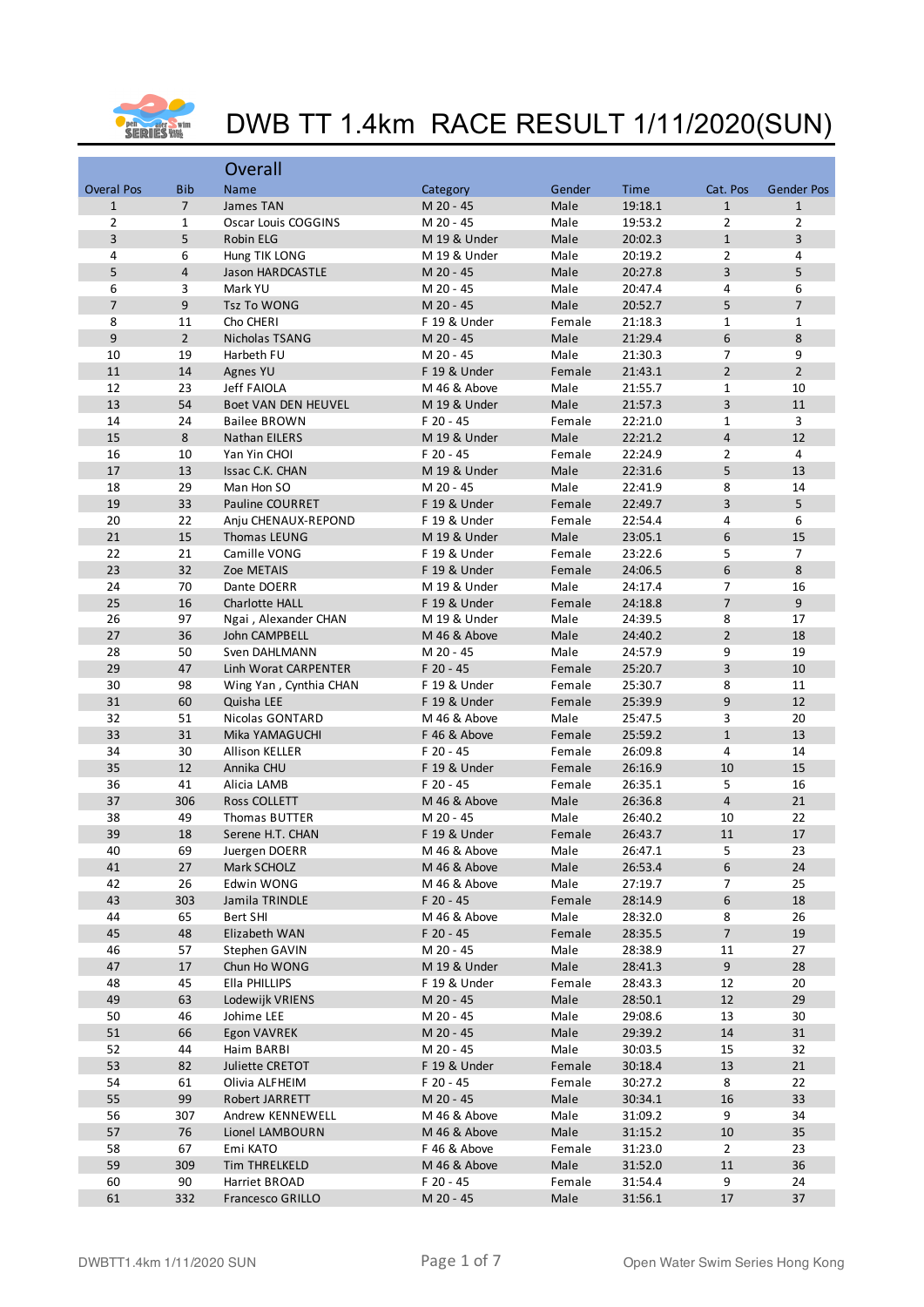

| 62         | 86         | Vincent VAUCELLO                             | M 46 & Above              | Male           | 31:56.7 | 12                      | 38       |
|------------|------------|----------------------------------------------|---------------------------|----------------|---------|-------------------------|----------|
| 63         | 89         | <b>Mikel ITURRIETA</b>                       | M 20 - 45                 | Male           | 32:06.8 | 18                      | 39       |
| 64         | 314        | Henrik NAUJOKS                               | M 46 & Above              | Male           | 32:12.2 | 13                      | 40       |
| 65         | 79         | Thomas SCHUETZ                               | M 20 - 45                 | Male           | 32:32.7 | 19                      | 41       |
| 66         | 43         | David LAMB                                   | M 46 & Above              | Male           | 32:34.1 | 14                      | 42       |
| 67         | 94         | Lydia MILLS                                  | F 20 - 45                 | Female         | 32:35.2 | $10\,$                  | 25       |
| 68         | 34         | Amandine COURRET                             | F 46 & Above              | Female         | 33:01.7 | 3                       | 26       |
| 69         | 42         | Mary LAMB                                    | F 46 & Above              | Female         | 33:13.3 | $\overline{\mathbf{4}}$ | 27       |
| 70         | 100        | Marlon BISCHOFF                              | M 20 - 45                 | Male           | 33:24.3 | 20                      | 43       |
| 71         | 59         | Harvey LEE                                   | M 46 & Above              | Male           | 33:38.4 | 15                      | 44       |
| 72         | 336        | Samuel MAK                                   | M 46 & Above              | Male           | 34:23.6 | 16                      | 45       |
| 73         | 323        | Tina PAVRI                                   | F 20 - 45                 | Female         | 34:34.8 | $11\,$                  | 28       |
| 74         | 73         | Paul WRIGHT                                  | M 46 & Above              | Male           | 34:38.3 | 17                      | 46       |
| 75         | 313        | Yann Kai OH                                  | F 20 - 45                 | Female         | 34:58.1 | 12                      | 29       |
| 76         | 349        | Holly CAMPBELL                               | F 20 - 45                 | Female         | 35:03.2 | 13                      | 30       |
| 77         | 91         | Jean-Charles GAUME                           | M 20 - 45                 | Male           | 35:05.1 | 21                      | 47       |
| 78         | 72         | Fenny LIU                                    | F 46 & Above              | Female         | 35:06.8 | 5                       | 31       |
| 79         | 325        | Valérie CHHAN                                | F 20 - 45                 | Female         | 35:14.1 | 14                      | 32       |
| 80         | 319        | Ai Leen LOO                                  | F 20 - 45                 | Female         | 35:33.5 | 15                      | 33       |
| 81         | 324        | Lauren LEVINE                                | F 20 - 45                 | Female         | 35:37.2 | 16                      | 34       |
| 82         | 81         | Heloise DI MENZA CRETOT                      | F 46 & Above              | Female         | 36:50.8 | 6                       | 35       |
| 83         | 358        | <b>Bridget WATERS</b>                        | $F$ 20 - 45               | Female         | 36:59.4 | $17\,$                  | 36       |
| 84         | 321        | Arjun RAMACHANDRAN                           | M 19 & Under              | Male           | 37:07.0 | 10                      | 48       |
| 85         | 338        | Mathieu SIMARD                               | M 20 - 45                 | Male           | 37:09.1 | 22                      | 49       |
| 86         | 361        | <b>Emily HOPKINS</b>                         | F 20 - 45                 | Female         | 37:09.2 | 18                      | 37       |
| 87         | 308        | Joanne BROWN                                 | F 46 & Above              | Female         | 37:27.3 | $\overline{7}$          | 38       |
| 88         | 96         | Sam PUN                                      | M 20 - 45                 | Male           | 37:33.5 | 23                      | 50       |
| 89         | 92         | Karim CHABANE                                | M 46 & Above              | Male           | 37:47.1 | 18                      | 51       |
| 89         | 334        | Anne-Elise LANSKIN                           | F 20 - 45                 | Female         | 37:47.1 | 19                      | 39       |
| 91         | 68         | Yau Kit AU                                   | M 46 & Above              | Male           | 38:09.3 | 19                      | 52       |
| 92         | 320        | Kit YAU                                      | M 20 - 45                 | Male           | 38:24.4 | 24                      | 53       |
| 93         | 348        | Jerry FU                                     | M 20 - 45                 | Male           | 38:51.0 | 25                      | 54       |
| 94         | 326        | Dixon KWOK                                   | M 46 & Above              | Male           | 38:56.9 | 20                      | 55       |
| 95         | 341        | Charmaine CHAN                               | F 20 - 45                 | Female         | 38:57.9 | 20                      | 40       |
| 96         | 340        | Wai Yin LEUNG                                | M 46 & Above              | Male           | 39:03.1 | 21                      | 56       |
| 97         | 330        | Idan HADAD                                   | M 20 - 45                 | Male           | 39:08.0 | 26                      | 57       |
| 98         | 342        | Ping Sing LAU                                | M 46 & Above              | Male           | 39:53.0 | 22                      | 58       |
| 99         | 329        | Choi Ping CHAU                               | F 46 & Above              | Female         | 41:02.1 | 8                       | 41       |
| 100        | 335        | Jelle TOLSMA                                 | M 46 & Above              | Male           | 41:29.5 | 23                      | 59       |
| 101        | 74         | <b>Eric LEONG</b>                            | M 20 - 45                 | Male           | 42:03.8 | 27                      | 60       |
| 102        | 93         | Andy C WAN                                   | M 46 & Above              | Male           | 42:15.3 | 24                      | 61       |
| 103        | 328        | Pui Ying CHAN                                | F 46 & Above              | Female         | 42:31.2 | 9                       | 42       |
| 104        | 365        | Escano, Lovella LOVELLA                      | F 20 - 45                 | Female         | 43:24.1 | 21                      | 43       |
| 105        | 312        | Atlas YIP                                    | M 19 & Under              | Male           | 43:28.4 | $11\,$                  | 62       |
| 106        | 366        | Tolentino, Josephine JOSEPHINE               | F 46 & Above              | Female         | 43:29.6 | 10                      | 44       |
| 107        | 353        | Dora LAU                                     | F 20 - 45                 | Female         | 43:48.1 | 22                      | 45       |
| 108        | 371        | Dela Cruz, Cris CRIS                         | F 20 - 45                 | Female         | 44:19.8 | 23                      | 46       |
| 109        | 364        | Demaisip, Louel LOUEL                        | M 46 & Above              | Male           | 44:24.0 | 25                      | 63       |
| 110        | 343        | Kwok Choi Josephine LEE                      | F 46 & Above              | Female         | 44:32.9 | 11                      | 47       |
| 111        | 351        | <b>Brandon WONG</b>                          | M 20 - 45                 | Male           | 45:06.2 | 28                      | 64       |
| 112        | 368        | Gillies, Elisa ELISA                         | F 46 & Above              | Female         | 45:29.4 | 12                      | 48       |
| 113        | 356        | Ping Lun NG                                  | M 20 - 45                 | Male           | 45:42.2 | 29                      | 65       |
| 114        | 373        | Somera, Maricel MARICEL                      | F 20 - 45                 | Female         | 45:49.1 | 24                      | 49       |
| 115        | 38         | Stella VANLAEYS                              | F 19 & Under              | Female         | 46:14.6 | 14                      | 50       |
| 116        | 369        | Asminarti, Mimi MIMI                         | F 20 - 45                 | Female         | 46:16.2 | 25                      | 51       |
| 117        | 352        | Ivan POON                                    | M 46 & Above              | Male           | 46:21.0 | 26                      | 66       |
| 118        | 374        | Lopez, Anezza ANEZZA                         | F 20 - 45                 | Female         | 46:51.0 | 26                      | 52       |
| 119        | 372        | Tarnate, Cynthia CYNTHIA                     | F 46 & Above              | Female         | 47:08.1 | 13                      | 53       |
| 120        | 37         | Anne VANLAEYS                                | F 46 & Above              | Female         | 47:46.1 | 14                      | 54       |
| 121        | 375        | Calivo, Myrrha MYRRHA                        | F 20 - 45<br>F 46 & Above | Female         | 48:37.8 | 27                      | 55<br>56 |
| 122<br>123 | 370<br>363 | Pineda, Estrella ESTRELLA                    | F 20 - 45                 | Female         | 48:42.8 | 15                      | 57       |
| 124        |            | Gabotero, Mary Joy MARY JOY<br>Oliver DAVIES | M 46 & Above              | Female<br>Male | 48:46.3 | 28                      |          |
|            | 354        |                                              | F 46 & Above              |                | 49:26.3 | 27                      | 67<br>58 |
| 125        | 333        | Suk Yin, Grace CHAN                          |                           | Female         | 51:35.0 | $16\,$                  |          |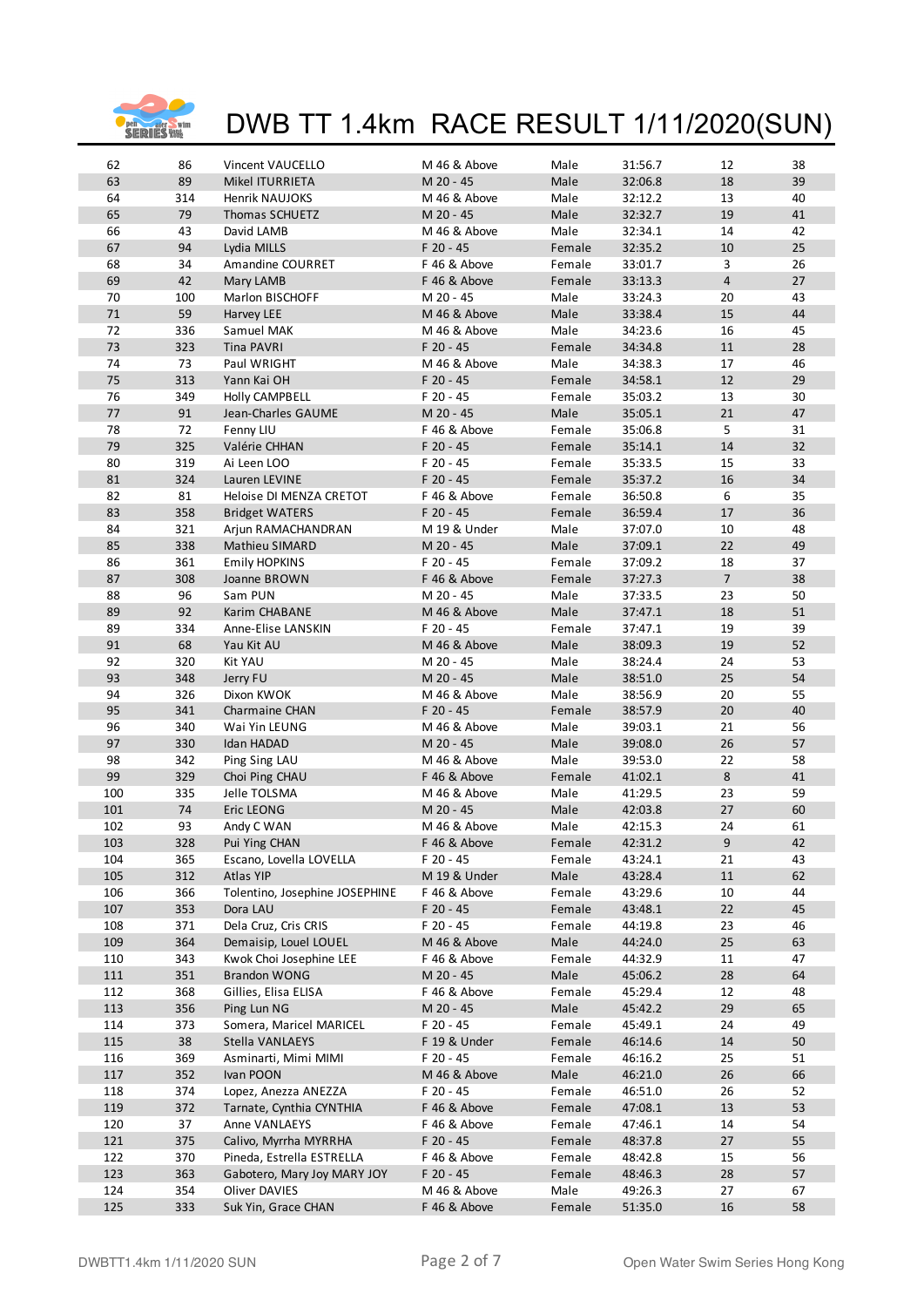

| 126                      | 88         | Yiu Wing CHEK                                   | M 46 & Above              | Male             | 52:22.2    | 28                       | 68                       |
|--------------------------|------------|-------------------------------------------------|---------------------------|------------------|------------|--------------------------|--------------------------|
| 127                      | 378        | Salaya, Armando ARMANDO                         | M 46 & Above              | Male             | 52:58.2    | 29                       | 69                       |
| 128                      | 379        | Bravo, Aileen AILEEN                            | F 20 - 45                 | Female           | 53:40.8    | 29                       | 59                       |
| 129                      | 376        | Safavi, Myreil MYREIL                           | F 20 - 45                 | Female           | 56:03.4    | 30                       | 60                       |
| 130                      | 347        | Philip PEÑALOZA                                 | M 46 & Above              | Male             | 1:06:03.9  | 30                       | 70                       |
| $\blacksquare$           | 52         | Derk VAN DEN HEUVEL                             | M 46 & Above              | Male             | <b>DSQ</b> | $\overline{\phantom{a}}$ | $\overline{\phantom{a}}$ |
| $\overline{\phantom{a}}$ | 80         | Eric WONG                                       | M 20 - 45                 | Male             | <b>DSQ</b> | $\overline{\phantom{a}}$ |                          |
|                          |            |                                                 |                           |                  |            |                          |                          |
|                          |            |                                                 |                           |                  |            |                          |                          |
|                          |            | <b>Overall - Female</b>                         |                           |                  |            |                          |                          |
| Place                    | <b>Bib</b> | Name                                            | Category                  | Gender           | Time       |                          |                          |
| $\mathbf 1$              | 11         | Cho CHERI                                       | F 19 & Under              | Female           | 21:18.3    |                          |                          |
| $\overline{2}$           | 14         | Agnes YU                                        | F 19 & Under              | Female           | 21:43.1    |                          |                          |
| 3                        | 24         | <b>Bailee BROWN</b>                             | F 20 - 45                 | Female           | 22:21.0    |                          |                          |
| $\overline{\mathbf{4}}$  | 10         | Yan Yin CHOI                                    | F 20 - 45                 | Female           | 22:24.9    |                          |                          |
| 5                        | 33         | Pauline COURRET                                 | F 19 & Under              | Female           | 22:49.7    |                          |                          |
| 6                        | 22         | Anju CHENAUX-REPOND                             | F 19 & Under              | Female           | 22:54.4    |                          |                          |
| 7                        | 21         | Camille VONG                                    | F 19 & Under              | Female           | 23:22.6    |                          |                          |
| 8                        | 32         | Zoe METAIS                                      | F 19 & Under              | Female           | 24:06.5    |                          |                          |
| 9                        | 16         | Charlotte HALL                                  | F 19 & Under              | Female           | 24:18.8    |                          |                          |
| 10                       | 47         | Linh Worat CARPENTER                            | F 20 - 45                 | Female           | 25:20.7    |                          |                          |
| 11                       | 98         | Wing Yan, Cynthia CHAN                          | F 19 & Under              | Female           | 25:30.7    |                          |                          |
| 12                       | 60         | Quisha LEE                                      | F 19 & Under              | Female           | 25:39.9    |                          |                          |
| 13                       | 31         | Mika YAMAGUCHI                                  | F 46 & Above              | Female           | 25:59.2    |                          |                          |
| 14                       | 30         | <b>Allison KELLER</b>                           | F 20 - 45                 | Female           | 26:09.8    |                          |                          |
| 15                       | 12         | Annika CHU                                      | F 19 & Under              | Female           | 26:16.9    |                          |                          |
| 16                       | 41         | Alicia LAMB                                     | F 20 - 45                 | Female           | 26:35.1    |                          |                          |
| 17                       | 18         | Serene H.T. CHAN                                | F 19 & Under              | Female           | 26:43.7    |                          |                          |
| 18                       | 303        | Jamila TRINDLE                                  | F 20 - 45                 | Female           | 28:14.9    |                          |                          |
| 19                       | 48         | Elizabeth WAN                                   | F 20 - 45                 | Female           | 28:35.5    |                          |                          |
| 20                       | 45         | Ella PHILLIPS                                   | F 19 & Under              | Female           | 28:43.3    |                          |                          |
| 21                       | 82         | Juliette CRETOT                                 | F 19 & Under              | Female           | 30:18.4    |                          |                          |
| 22                       | 61         | Olivia ALFHEIM                                  | F 20 - 45                 | Female           | 30:27.2    |                          |                          |
| 23                       | 67         | Emi KATO                                        | F 46 & Above              | Female           | 31:23.0    |                          |                          |
| 24                       | 90         | Harriet BROAD                                   | F 20 - 45                 | Female           | 31:54.4    |                          |                          |
| 25                       | 94         | Lydia MILLS                                     | F 20 - 45                 | Female           | 32:35.2    |                          |                          |
| 26                       | 34         | <b>Amandine COURRET</b>                         | F 46 & Above              | Female           | 33:01.7    |                          |                          |
| 27                       | 42         | Mary LAMB                                       | F 46 & Above              | Female           | 33:13.3    |                          |                          |
| 28                       | 323        | Tina PAVRI                                      | F 20 - 45                 | Female           | 34:34.8    |                          |                          |
| 29                       | 313        | Yann Kai OH                                     | F 20 - 45                 | Female           | 34:58.1    |                          |                          |
| 30                       | 349        | Holly CAMPBELL                                  | F 20 - 45                 | Female           | 35:03.2    |                          |                          |
| 31                       | 72         | Fenny LIU                                       | F 46 & Above              | Female           | 35:06.8    |                          |                          |
| 32                       | 325        | Valérie CHHAN                                   | F 20 - 45                 | Female           | 35:14.1    |                          |                          |
| 33                       | 319        | Ai Leen LOO                                     | F 20 - 45                 | Female           | 35:33.5    |                          |                          |
| 34                       | 324        | Lauren LEVINE                                   | $F$ 20 - 45               | Female           | 35:37.2    |                          |                          |
| 35                       | 81         | Heloise DI MENZA CRETOT                         | F 46 & Above              | Female           | 36:50.8    |                          |                          |
| 36                       | 358        | <b>Bridget WATERS</b>                           | F 20 - 45                 | Female           | 36:59.4    |                          |                          |
| 37                       | 361        | Emily HOPKINS                                   | F 20 - 45                 | Female           | 37:09.2    |                          |                          |
| 38                       | 308        | Joanne BROWN                                    | F 46 & Above              | Female           | 37:27.3    |                          |                          |
| 39                       | 334        | Anne-Elise LANSKIN                              | F 20 - 45                 | Female           | 37:47.1    |                          |                          |
| 40                       | 341        | Charmaine CHAN                                  | F 20 - 45                 | Female           | 38:57.9    |                          |                          |
| 41                       | 329        | Choi Ping CHAU                                  | F 46 & Above              | Female           | 41:02.1    |                          |                          |
| 42                       | 328        | Pui Ying CHAN                                   | F 46 & Above              | Female           | 42:31.2    |                          |                          |
| 43                       | 365        | Escano, Lovella LOVELLA                         | F 20 - 45                 | Female           | 43:24.1    |                          |                          |
| 44<br>45                 | 366        | Tolentino, Josephine JOSEPHINE<br>Dora LAU      | F 46 & Above              | Female           | 43:29.6    |                          |                          |
|                          | 353        |                                                 | F 20 - 45                 | Female           | 43:48.1    |                          |                          |
| 46<br>47                 | 371<br>343 | Dela Cruz, Cris CRIS<br>Kwok Choi Josephine LEE | F 20 - 45<br>F 46 & Above | Female           | 44:19.8    |                          |                          |
| 48                       |            | Gillies, Elisa ELISA                            |                           | Female           | 44:32.9    |                          |                          |
|                          | 368        |                                                 | F 46 & Above              | Female           | 45:29.4    |                          |                          |
| 49<br>50                 | 373        | Somera, Maricel MARICEL<br>Stella VANLAEYS      | F 20 - 45<br>F 19 & Under | Female<br>Female | 45:49.1    |                          |                          |
|                          | 38         |                                                 |                           |                  | 46:14.6    |                          |                          |
| 51                       | 369        | Asminarti, Mimi MIMI                            | F 20 - 45                 | Female           | 46:16.2    |                          |                          |
| 52                       | 374        | Lopez, Anezza ANEZZA                            | F 20 - 45                 | Female           | 46:51.0    |                          |                          |
| 53                       | 372        | Tarnate, Cynthia CYNTHIA                        | F 46 & Above              | Female           | 47:08.1    |                          |                          |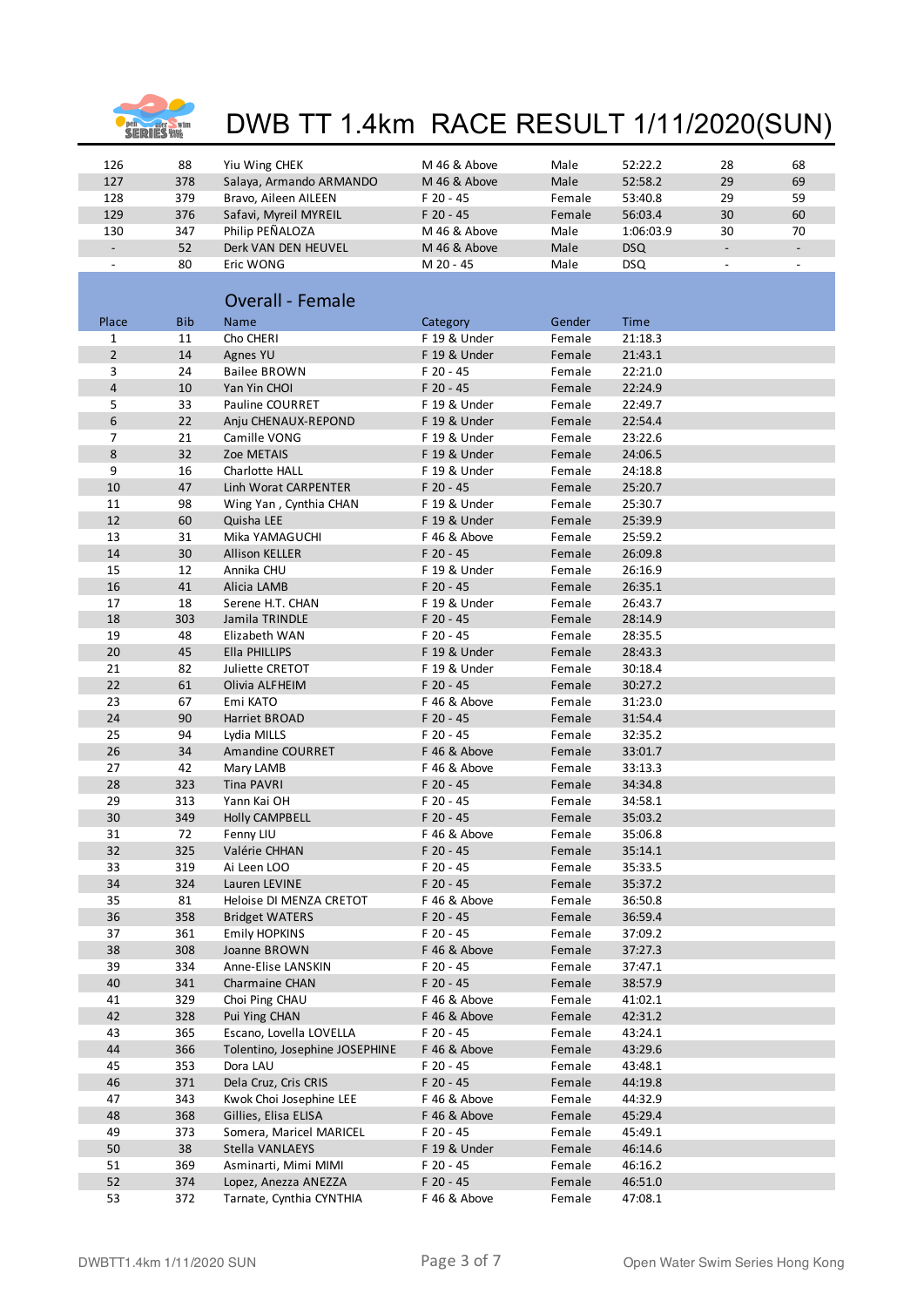

| 54             | 37             | Anne VANLAEYS                     | F 46 & Above              | Female       | 47:46.1            |
|----------------|----------------|-----------------------------------|---------------------------|--------------|--------------------|
| 55             | 375            | Calivo, Myrrha MYRRHA             | F 20 - 45                 | Female       | 48:37.8            |
| 56             | 370            | Pineda, Estrella ESTRELLA         | F 46 & Above              | Female       | 48:42.8            |
| 57             | 363            | Gabotero, Mary Joy MARY JOY       | F 20 - 45                 | Female       | 48:46.3            |
| 58             | 333            | Suk Yin, Grace CHAN               | F 46 & Above              | Female       | 51:35.0            |
| 59             | 379            | Bravo, Aileen AILEEN              | F 20 - 45                 | Female       | 53:40.8            |
| 60             | 376            | Safavi, Myreil MYREIL             | F 20 - 45                 | Female       | 56:03.4            |
|                |                |                                   |                           |              |                    |
|                |                | <b>Overall - Male</b>             |                           |              |                    |
|                |                |                                   |                           |              |                    |
| Place          | <b>Bib</b>     | Name                              | Category                  | Gender       | <b>Time</b>        |
| $\mathbf{1}$   | $\overline{7}$ | James TAN                         | M 20 - 45                 | Male         | 19:18.1            |
| $\overline{2}$ | $\mathbf{1}$   | Oscar Louis COGGINS               | M 20 - 45                 | Male         | 19:53.2            |
| 3<br>4         | 5<br>6         | Robin ELG                         | M 19 & Under              | Male<br>Male | 20:02.3            |
| 5              | 4              | Hung TIK LONG<br>Jason HARDCASTLE | M 19 & Under<br>M 20 - 45 | Male         | 20:19.2<br>20:27.8 |
| 6              | 3              | Mark YU                           | M 20 - 45                 | Male         | 20:47.4            |
| $\overline{7}$ | 9              | <b>Tsz To WONG</b>                | M 20 - 45                 | Male         | 20:52.7            |
| 8              | $\overline{2}$ | Nicholas TSANG                    | M 20 - 45                 | Male         | 21:29.4            |
| 9              | 19             | Harbeth FU                        | M 20 - 45                 | Male         | 21:30.3            |
| 10             | 23             | Jeff FAIOLA                       | M 46 & Above              | Male         | 21:55.7            |
| 11             | 54             | Boet VAN DEN HEUVEL               | M 19 & Under              | Male         | 21:57.3            |
| 12             | 8              | Nathan EILERS                     | M 19 & Under              | Male         | 22:21.2            |
| 13             | 13             | Issac C.K. CHAN                   | M 19 & Under              | Male         | 22:31.6            |
| 14             | 29             | Man Hon SO                        | M 20 - 45                 | Male         | 22:41.9            |
| 15             | 15             | Thomas LEUNG                      | M 19 & Under              | Male         | 23:05.1            |
| 16             | 70             | Dante DOERR                       | M 19 & Under              | Male         | 24:17.4            |
| 17             | 97             | Ngai, Alexander CHAN              | M 19 & Under              | Male         | 24:39.5            |
| 18             | 36             | John CAMPBELL                     | M 46 & Above              | Male         | 24:40.2            |
| 19             | 50             | Sven DAHLMANN                     | M 20 - 45                 | Male         | 24:57.9            |
| 20             | 51             | Nicolas GONTARD                   | M 46 & Above              | Male         | 25:47.5            |
| 21             | 306            | Ross COLLETT                      | M 46 & Above              | Male         | 26:36.8            |
| 22             | 49             | Thomas BUTTER                     | M 20 - 45                 | Male         | 26:40.2            |
| 23             | 69             | Juergen DOERR                     | M 46 & Above              | Male         | 26:47.1            |
| 24             | 27             | Mark SCHOLZ                       | M 46 & Above              | Male         | 26:53.4            |
| 25             | 26             | <b>Edwin WONG</b>                 | M 46 & Above              | Male         | 27:19.7            |
| 26             | 65             | Bert SHI                          | M 46 & Above              | Male         | 28:32.0            |
| 27             | 57             | Stephen GAVIN                     | M 20 - 45                 | Male         | 28:38.9            |
| 28             | 17             | Chun Ho WONG                      | M 19 & Under              | Male         | 28:41.3            |
| 29             | 63             | Lodewijk VRIENS                   | M 20 - 45                 | Male         | 28:50.1            |
| 30             | 46             | Johime LEE                        | M 20 - 45                 | Male         | 29:08.6            |
| 31             | 66             | Egon VAVREK                       | M 20 - 45                 | Male         | 29:39.2            |
| 32             | 44             | Haim BARBI                        | M 20 - 45                 | Male         | 30:03.5            |
| 33             | 99             | Robert JARRETT                    | M 20 - 45                 | Male         | 30:34.1            |
| 34             | 307            | Andrew KENNEWELL                  | M 46 & Above              | Male         | 31:09.2            |
| 35             | 76             | Lionel LAMBOURN                   | M 46 & Above              | Male         | 31:15.2            |
| 36             | 309            | Tim THRELKELD                     | M 46 & Above              | Male         | 31:52.0            |
| 37             | 332            | <b>Francesco GRILLO</b>           | M 20 - 45                 | Male         | 31:56.1            |
| 38             | 86             | Vincent VAUCELLO                  | M 46 & Above              | Male         | 31:56.7            |
| 39             | 89             | Mikel ITURRIETA                   | M 20 - 45                 | Male         | 32:06.8            |
| 40             | 314            | Henrik NAUJOKS                    | M 46 & Above              | Male         | 32:12.2            |
| 41             | 79             | Thomas SCHUETZ                    | M 20 - 45                 | Male         | 32:32.7            |
| 42             | 43             | David LAMB                        | M 46 & Above              | Male         | 32:34.1            |
| 43             | 100            | Marlon BISCHOFF                   | M 20 - 45                 | Male         | 33:24.3            |
| 44             | 59             | Harvey LEE                        | M 46 & Above              | Male         | 33:38.4            |
| 45             | 336            | Samuel MAK                        | M 46 & Above              | Male         | 34:23.6            |
| 46             | 73             | Paul WRIGHT                       | M 46 & Above              | Male         | 34:38.3            |
| 47             | 91             | Jean-Charles GAUME                | M 20 - 45                 | Male         | 35:05.1            |
| 48             | 321            | Arjun RAMACHANDRAN                | M 19 & Under              | Male         | 37:07.0            |
| 49             | 338            | Mathieu SIMARD                    | M 20 - 45                 | Male         | 37:09.1            |
| 50             | 96             | Sam PUN                           | M 20 - 45                 | Male         | 37:33.5            |
| 51             | 92             | Karim CHABANE                     | M 46 & Above              | Male         | 37:47.1            |
| 52             | 68             | Yau Kit AU                        | M 46 & Above              | Male         | 38:09.3            |
| 53             | 320            | <b>Kit YAU</b>                    | M 20 - 45                 | Male         | 38:24.4            |
|                |                |                                   |                           |              |                    |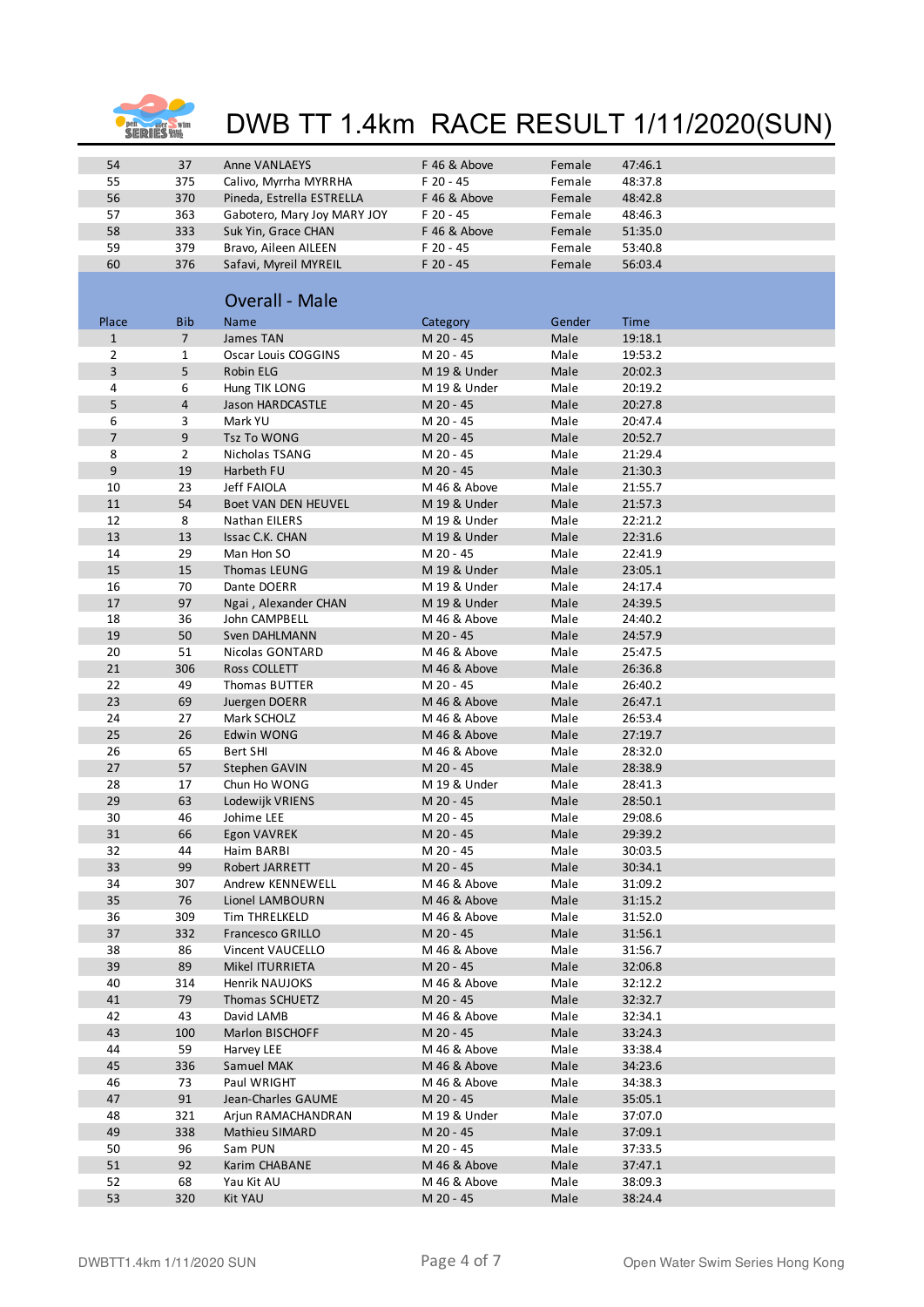

| 54                       | 348        | Jerry FU                         | M 20 - 45                    | Male             | 38:51.0            |
|--------------------------|------------|----------------------------------|------------------------------|------------------|--------------------|
| 55                       | 326        | Dixon KWOK                       | M 46 & Above                 | Male             | 38:56.9            |
| 56                       | 340        | Wai Yin LEUNG                    | M 46 & Above                 | Male             | 39:03.1            |
| 57                       | 330        | Idan HADAD                       | M 20 - 45                    | Male             | 39:08.0            |
| 58                       | 342        | Ping Sing LAU                    | M 46 & Above                 | Male             | 39:53.0            |
| 59                       | 335        | Jelle TOLSMA                     | M 46 & Above                 | Male             | 41:29.5            |
| 60                       | 74         | Eric LEONG                       | M 20 - 45                    | Male             | 42:03.8            |
| 61                       | 93         | Andy C WAN                       | M 46 & Above                 | Male             | 42:15.3            |
| 62                       | 312        | Atlas YIP                        | M 19 & Under                 | Male             | 43:28.4            |
| 63                       | 364        | Demaisip, Louel LOUEL            | M 46 & Above                 | Male             | 44:24.0            |
| 64                       | 351        | <b>Brandon WONG</b>              | M 20 - 45                    | Male             | 45:06.2            |
| 65                       | 356        | Ping Lun NG                      | M 20 - 45                    | Male             | 45:42.2            |
| 66                       | 352        | Ivan POON                        | M 46 & Above                 | Male             | 46:21.0            |
| 67                       | 354        | <b>Oliver DAVIES</b>             | M 46 & Above                 | Male             | 49:26.3            |
| 68                       | 88         | Yiu Wing CHEK                    | M 46 & Above                 | Male             | 52:22.2            |
| 69                       | 378        | Salaya, Armando ARMANDO          | M 46 & Above                 | Male             | 52:58.2            |
| 70                       | 347        | Philip PEÑALOZA                  | M 46 & Above                 | Male             | 1:06:03.9          |
| $\overline{\phantom{a}}$ | 52         | Derk VAN DEN HEUVEL              | M 46 & Above                 | Male             | <b>DSQ</b>         |
|                          | 80         | Eric WONG                        | M 20 - 45                    | Male             | <b>DSQ</b>         |
|                          |            | F 19 & Under - Female            |                              |                  |                    |
|                          |            |                                  |                              |                  |                    |
| Place                    | <b>Bib</b> | <b>Name</b>                      | Category                     | Gender           | Time               |
| $\mathbf{1}$             | 11         | Cho CHERI                        | F 19 & Under                 | Female           | 21:18.3            |
| $\overline{2}$           | 14         | Agnes YU                         | F 19 & Under                 | Female           | 21:43.1            |
| 3                        | 33         | Pauline COURRET                  | F 19 & Under                 | Female           | 22:49.7            |
| $\overline{4}$           | 22         | Anju CHENAUX-REPOND              | F 19 & Under                 | Female           | 22:54.4            |
| 5                        | 21         | Camille VONG                     | F 19 & Under                 | Female           | 23:22.6            |
| 6                        | 32         | Zoe METAIS                       | F 19 & Under                 | Female           | 24:06.5            |
| 7                        | 16         | Charlotte HALL                   | F 19 & Under                 | Female           | 24:18.8            |
| 8                        | 98         | Wing Yan, Cynthia CHAN           | F 19 & Under                 | Female           | 25:30.7            |
| 9                        | 60         | Quisha LEE                       | F 19 & Under                 | Female           | 25:39.9            |
| 10                       | 12         | Annika CHU                       | F 19 & Under                 | Female           | 26:16.9            |
| 11<br>12                 | 18<br>45   | Serene H.T. CHAN                 | F 19 & Under<br>F 19 & Under | Female<br>Female | 26:43.7<br>28:43.3 |
| 13                       | 82         | Ella PHILLIPS<br>Juliette CRETOT | F 19 & Under                 | Female           | 30:18.4            |
| 14                       | 38         | Stella VANLAEYS                  | F 19 & Under                 | Female           | 46:14.6            |
|                          |            |                                  |                              |                  |                    |
|                          |            | F 20 - 45 - Female               |                              |                  |                    |
|                          |            |                                  |                              |                  |                    |
| Place                    | <b>Bib</b> | Name                             | Category                     | Gender           | Time               |
| $\mathbf{1}$             | 24         | <b>Bailee BROWN</b>              | $F$ 20 - 45                  | Female           | 22:21.0            |
| $\overline{2}$           | 10         | Yan Yin CHOI                     | F 20 - 45                    | Female           | 22:24.9            |
| 3                        | 47         | Linh Worat CARPENTER             | F 20 - 45                    | Female           | 25:20.7            |
| 4<br>5                   | 30         | Allison KELLER                   | F 20 - 45                    | Female           | 26:09.8            |
| 6                        | 41<br>303  | Alicia LAMB<br>Jamila TRINDLE    | F 20 - 45<br>F 20 - 45       | Female<br>Female | 26:35.1<br>28:14.9 |
| $\overline{7}$           | 48         | Elizabeth WAN                    | F 20 - 45                    | Female           | 28:35.5            |
| 8                        | 61         | Olivia ALFHEIM                   | F 20 - 45                    | Female           | 30:27.2            |
| $\overline{9}$           | 90         | Harriet BROAD                    | F 20 - 45                    | Female           | 31:54.4            |
| 10                       | 94         | Lydia MILLS                      | F 20 - 45                    | Female           | 32:35.2            |
| 11                       | 323        | Tina PAVRI                       | F 20 - 45                    | Female           | 34:34.8            |
| 12                       | 313        | Yann Kai OH                      | F 20 - 45                    | Female           | 34:58.1            |
| 13                       | 349        | Holly CAMPBELL                   | F 20 - 45                    | Female           | 35:03.2            |
| 14                       | 325        | Valérie CHHAN                    | F 20 - 45                    | Female           | 35:14.1            |
| 15                       | 319        | Ai Leen LOO                      | F 20 - 45                    | Female           | 35:33.5            |
| 16                       | 324        | Lauren LEVINE                    | F 20 - 45                    | Female           | 35:37.2            |
| 17                       | 358        | <b>Bridget WATERS</b>            | F 20 - 45                    | Female           | 36:59.4            |
| 18                       | 361        | Emily HOPKINS                    | F 20 - 45                    | Female           | 37:09.2            |
| 19                       | 334        | Anne-Elise LANSKIN               | F 20 - 45                    | Female           | 37:47.1            |
| 20                       | 341        | Charmaine CHAN                   | F 20 - 45                    | Female           | 38:57.9            |
| 21                       | 365        | Escano, Lovella LOVELLA          | F 20 - 45                    | Female           | 43:24.1            |
| 22                       | 353        | Dora LAU                         | F 20 - 45                    | Female           | 43:48.1            |
|                          |            |                                  |                              |                  |                    |
| 23                       | 371        | Dela Cruz, Cris CRIS             | F 20 - 45                    | Female           | 44:19.8            |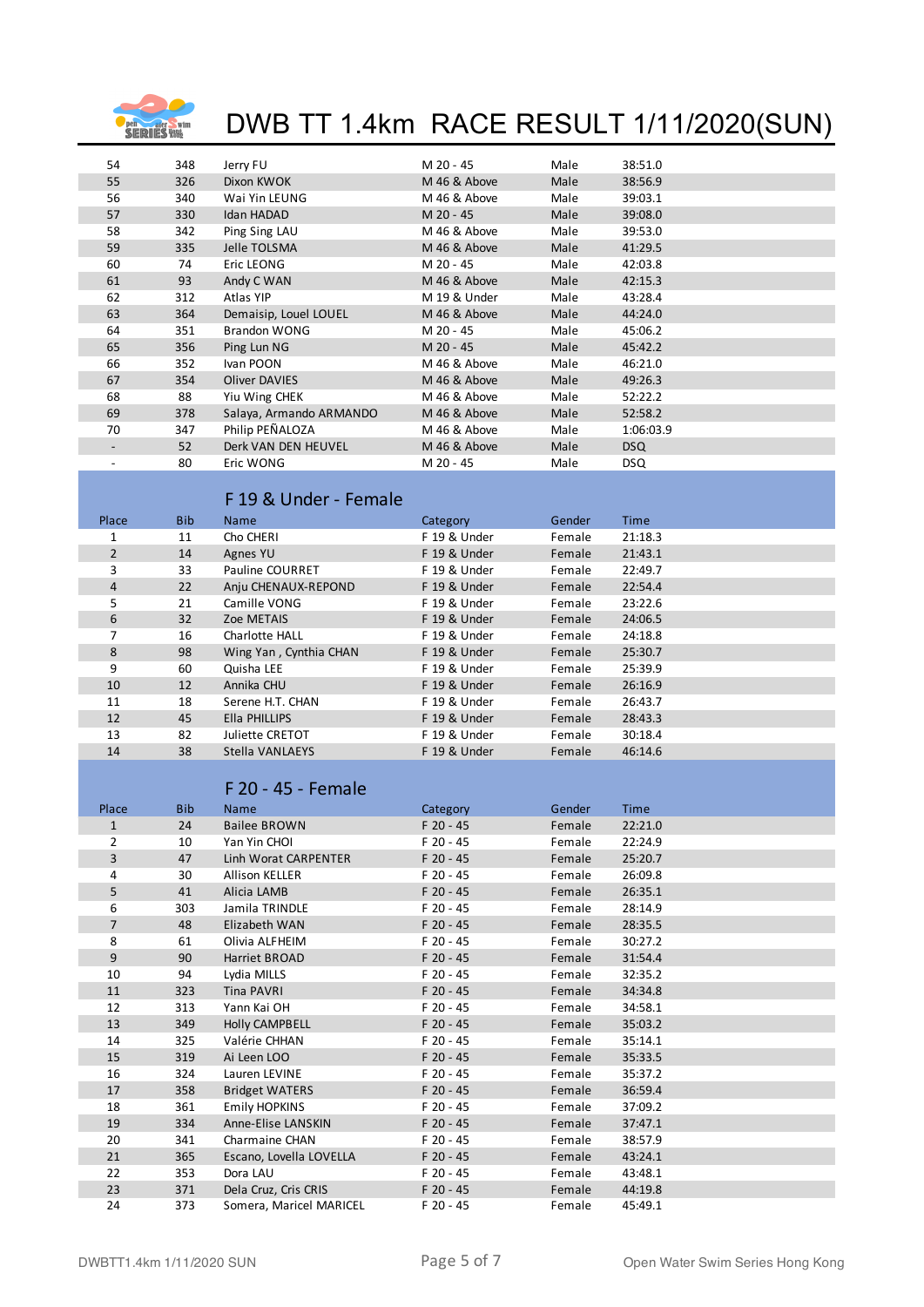

| 25             | 369            | Asminarti, Mimi MIMI           | F 20 - 45    | Female | 46:16.2     |
|----------------|----------------|--------------------------------|--------------|--------|-------------|
| 26             | 374            | Lopez, Anezza ANEZZA           | F 20 - 45    | Female | 46:51.0     |
| 27             | 375            | Calivo, Myrrha MYRRHA          | F 20 - 45    | Female | 48:37.8     |
| 28             | 363            | Gabotero, Mary Joy MARY JOY    | F 20 - 45    | Female | 48:46.3     |
| 29             | 379            | Bravo, Aileen AILEEN           | F 20 - 45    | Female | 53:40.8     |
|                |                |                                |              |        |             |
| 30             | 376            | Safavi, Myreil MYREIL          | F 20 - 45    | Female | 56:03.4     |
|                |                |                                |              |        |             |
|                |                | F 46 & Above - Female          |              |        |             |
|                |                |                                |              |        |             |
| Place          | <b>Bib</b>     | <b>Name</b>                    | Category     | Gender | <b>Time</b> |
| 1              | 31             | Mika YAMAGUCHI                 | F 46 & Above | Female | 25:59.2     |
| $\overline{2}$ | 67             | Emi KATO                       | F 46 & Above | Female | 31:23.0     |
| 3              | 34             | Amandine COURRET               | F 46 & Above | Female | 33:01.7     |
| $\overline{4}$ | 42             | Mary LAMB                      | F 46 & Above | Female | 33:13.3     |
| 5              | 72             | Fenny LIU                      | F 46 & Above | Female | 35:06.8     |
|                |                |                                |              |        |             |
| 6              | 81             | Heloise DI MENZA CRETOT        | F 46 & Above | Female | 36:50.8     |
| 7              | 308            | Joanne BROWN                   | F 46 & Above | Female | 37:27.3     |
| 8              | 329            | Choi Ping CHAU                 | F 46 & Above | Female | 41:02.1     |
| 9              | 328            | Pui Ying CHAN                  | F 46 & Above | Female | 42:31.2     |
| 10             | 366            | Tolentino, Josephine JOSEPHINE | F 46 & Above | Female | 43:29.6     |
| 11             | 343            | Kwok Choi Josephine LEE        | F 46 & Above | Female | 44:32.9     |
| 12             | 368            | Gillies, Elisa ELISA           | F 46 & Above | Female | 45:29.4     |
|                |                |                                |              |        |             |
| 13             | 372            | Tarnate, Cynthia CYNTHIA       | F 46 & Above | Female | 47:08.1     |
| 14             | 37             | Anne VANLAEYS                  | F 46 & Above | Female | 47:46.1     |
| 15             | 370            | Pineda, Estrella ESTRELLA      | F 46 & Above | Female | 48:42.8     |
| 16             | 333            | Suk Yin, Grace CHAN            | F 46 & Above | Female | 51:35.0     |
|                |                |                                |              |        |             |
|                |                | M 19 & Under - Male            |              |        |             |
|                |                |                                |              |        |             |
| Place          | <b>Bib</b>     | Name                           | Category     | Gender | Time        |
| $\mathbf{1}$   | 5              | Robin ELG                      | M 19 & Under | Male   | 20:02.3     |
| $\overline{2}$ | 6              | Hung TIK LONG                  | M 19 & Under | Male   | 20:19.2     |
| 3              | 54             | <b>Boet VAN DEN HEUVEL</b>     | M 19 & Under | Male   | 21:57.3     |
| 4              | 8              | Nathan EILERS                  | M 19 & Under | Male   | 22:21.2     |
|                |                |                                |              |        |             |
| 5              | 13             | Issac C.K. CHAN                | M 19 & Under | Male   | 22:31.6     |
| 6              | 15             | Thomas LEUNG                   | M 19 & Under | Male   | 23:05.1     |
| $\overline{7}$ | 70             | Dante DOERR                    | M 19 & Under | Male   | 24:17.4     |
| 8              | 97             | Ngai, Alexander CHAN           | M 19 & Under | Male   | 24:39.5     |
| 9              | 17             | Chun Ho WONG                   | M 19 & Under | Male   | 28:41.3     |
| 10             | 321            | Arjun RAMACHANDRAN             | M 19 & Under | Male   | 37:07.0     |
| $11\,$         | 312            | Atlas YIP                      | M 19 & Under | Male   | 43:28.4     |
|                |                |                                |              |        |             |
|                |                |                                |              |        |             |
|                |                | M 20 - 45 - Male               |              |        |             |
| Place          | <b>Bib</b>     | Name                           | Category     | Gender | Time        |
| $\mathbf{1}$   | $\overline{7}$ | James TAN                      | M 20 - 45    | Male   | 19:18.1     |
| $\overline{2}$ | $\mathbf{1}$   | Oscar Louis COGGINS            | M 20 - 45    | Male   | 19:53.2     |
| 3              |                |                                |              |        |             |
|                | $\overline{4}$ | Jason HARDCASTLE               | M 20 - 45    | Male   | 20:27.8     |
| 4              | 3              | Mark YU                        | M 20 - 45    | Male   | 20:47.4     |
| 5              | $9\,$          | Tsz To WONG                    | M 20 - 45    | Male   | 20:52.7     |
| 6              | $\overline{2}$ | Nicholas TSANG                 | M 20 - 45    | Male   | 21:29.4     |
| $\overline{7}$ | 19             | Harbeth FU                     | M 20 - 45    | Male   | 21:30.3     |
| 8              | 29             | Man Hon SO                     | M 20 - 45    | Male   | 22:41.9     |
| $\overline{9}$ | 50             | Sven DAHLMANN                  | M 20 - 45    | Male   | 24:57.9     |
| 10             | 49             |                                |              | Male   |             |
|                |                | Thomas BUTTER                  | M 20 - 45    |        | 26:40.2     |
| $11\,$         | 57             | Stephen GAVIN                  | M 20 - 45    | Male   | 28:38.9     |
| 12             | 63             | Lodewijk VRIENS                | M 20 - 45    | Male   | 28:50.1     |
| 13             | 46             | Johime LEE                     | M 20 - 45    | Male   | 29:08.6     |
| 14             | 66             | Egon VAVREK                    | M 20 - 45    | Male   | 29:39.2     |
| 15             | 44             | Haim BARBI                     | M 20 - 45    | Male   | 30:03.5     |
| 16             | 99             | Robert JARRETT                 | M 20 - 45    | Male   | 30:34.1     |
| 17             | 332            | <b>Francesco GRILLO</b>        | M 20 - 45    | Male   | 31:56.1     |
| 18             | 89             |                                |              |        |             |
|                |                | Mikel ITURRIETA                | M 20 - 45    | Male   | 32:06.8     |
| 19             | 79             | Thomas SCHUETZ                 | M 20 - 45    | Male   | 32:32.7     |
| 20             | 100            | Marlon BISCHOFF                | M 20 - 45    | Male   | 33:24.3     |
| 21             | 91             | Jean-Charles GAUME             | M 20 - 45    | Male   | 35:05.1     |